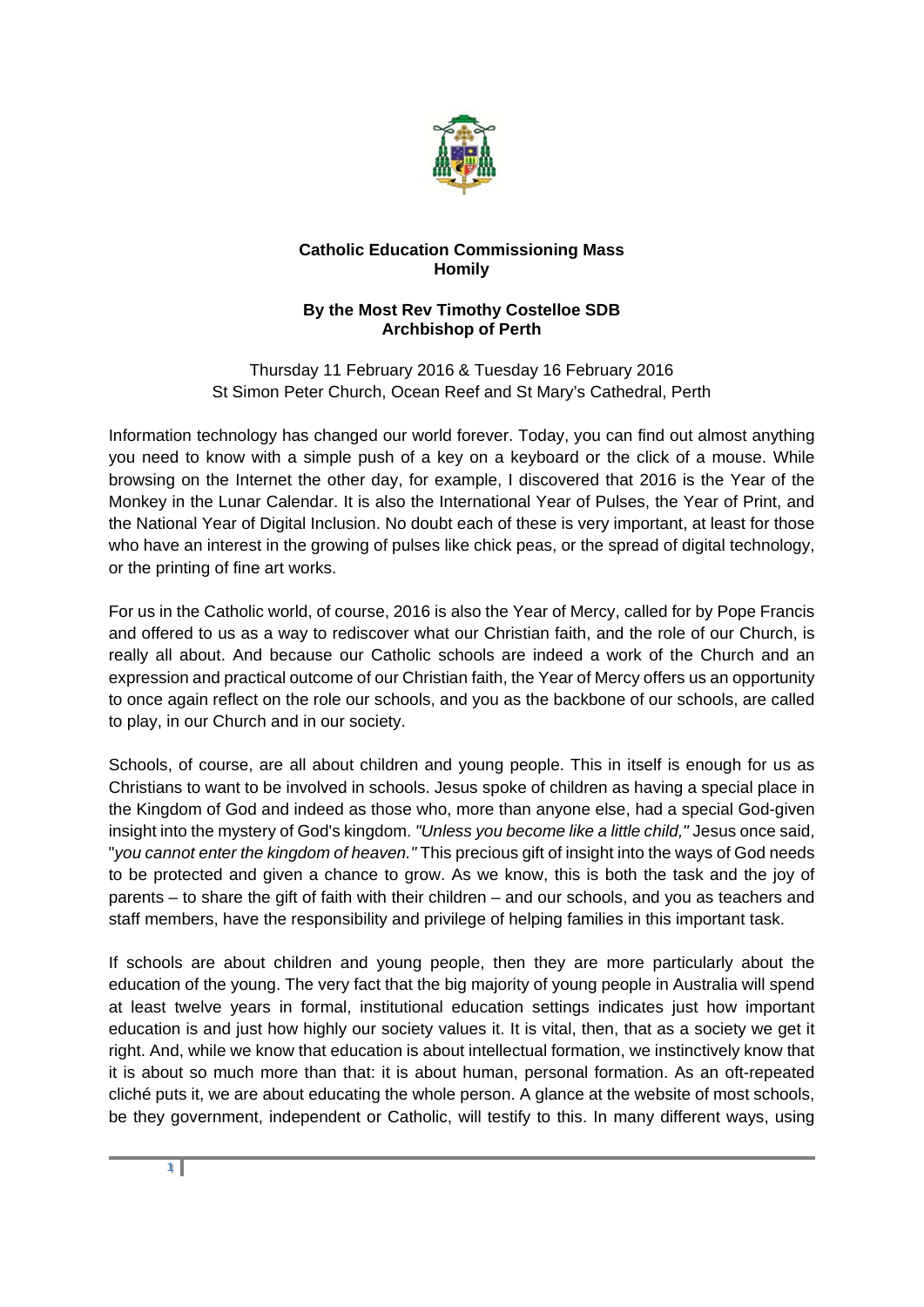

many different concepts and expressions, these websites nearly all talk about the values the school stands for.

It is precisely here that the call of Pope Francis for a Year of Mercy for the Catholic world comes into play. Mercy is not a value or, as Shakespeare would call it, a "quality" which is unique to Catholicism or to Christianity more generally. It is a teaching of all the great world religions and is a profoundly human impulse, aspired to by both religious and non-religious people alike. But, in Christianity, it takes on a unique aspect. As Pope Francis put it when he announced the Year of Mercy, we Christians believe that "*Jesus Christ is the face of the Father's mercy*". This means that mercy, especially as Jesus practises it, is a godly thing, a divine thing. It also means that anyone who inserts him or herself into the life and mission of the Church, as you all will be doing this year, takes on the awesome responsibility of reflecting in your own lives and work this divine face of mercy which shines on the face of Jesus and becomes, at least as an ideal, the face of the Church in relation to the world in which we live. After all, we speak of the Church as the Body of Christ – but the Church is us – and, for the children and young people in your classroom and in your school, the Church is you – not exclusively you, but certainly you. You have accepted a solemn responsibility to be the face of Jesus, and the voice of Jesus, and the compassionate glance of Jesus, and the forgiving heart of Jesus, for the children and young people entrusted to you – by their parents, by the Church and by the society in which we live.

If this is to happen, then you must know this Jesus who is the face of the Father's mercy. You must know about Him certainly but, more than this, you must know Him. How else will you be able to reflect Him to others? How else will the children and young people you work with and for recognise Him in you, and come to admire and love Him in you, and be ready to commit themselves to Him in imitation of you? How else will you be able to look the parents of those children in the eye and assure them that you have joined them, to the very best of your ability, in the great adventure of forming their children in the knowledge and love of God who is the source and heart of all the other knowledge they will assimilate at school?

When it all comes down to it, this is why our Catholic schools exist. This is what it means to commit ourselves to making our schools the very best schools they can possibly be. In addition to providing the most comprehensive curriculum, and the best learning situation, and the most upto-date facilities, and most dedicated staff we possibly can, a Catholic school must provide an atmosphere totally enlivened by belief in the God who reveals Himself in Jesus and who, in Jesus, continues to be present and active in our world in and through the Church. This is the essence of the Catholic World View, the understanding of life's meaning which we wish to share with our children, the faith which every child who comes to a Catholic school has the right to encounter in all its beauty. Certainly, for the children of Catholic families, but also for the children of other families who choose our schools, this is what makes our schools unique. It is the indispensable foundation of that difference which makes our schools such an attractive option for so many parents.